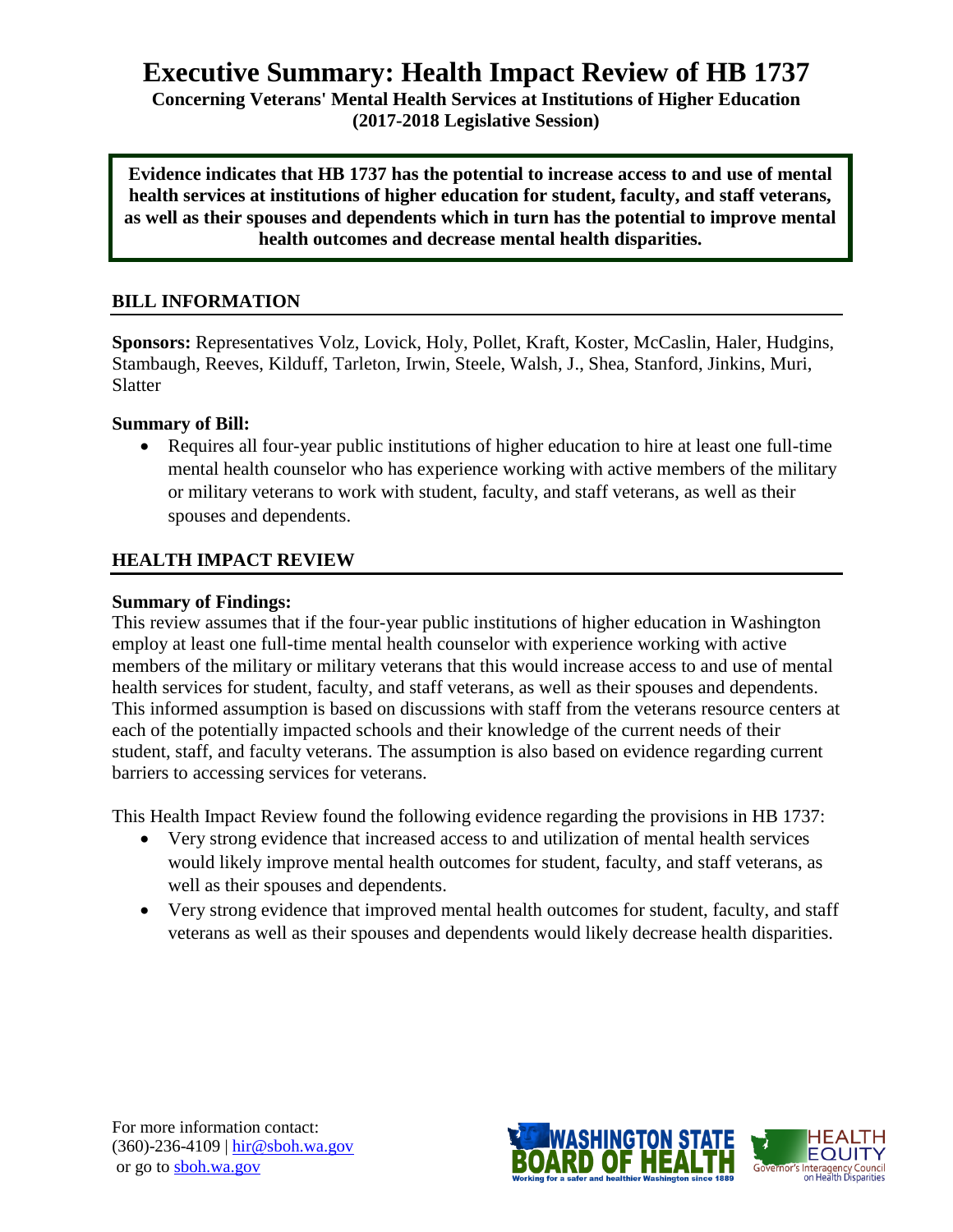# **Health Impact Review of HB 1737**

**Concerning Veterans' Mental Health Services at Institutions of Higher Education (2017-2018 Legislative Session)**

# **February 27, 2017**

Author: Alexandra Montaño Contributor: Megan Block Contributor/Reviewer: Christy Hoff Reviewer: Michelle Davis Reviewer: Kelie Kahler

# **Acknowledgement**

We would like to thank the experts who provided consultation and technical support during this Health Impact Review.

# **Contents**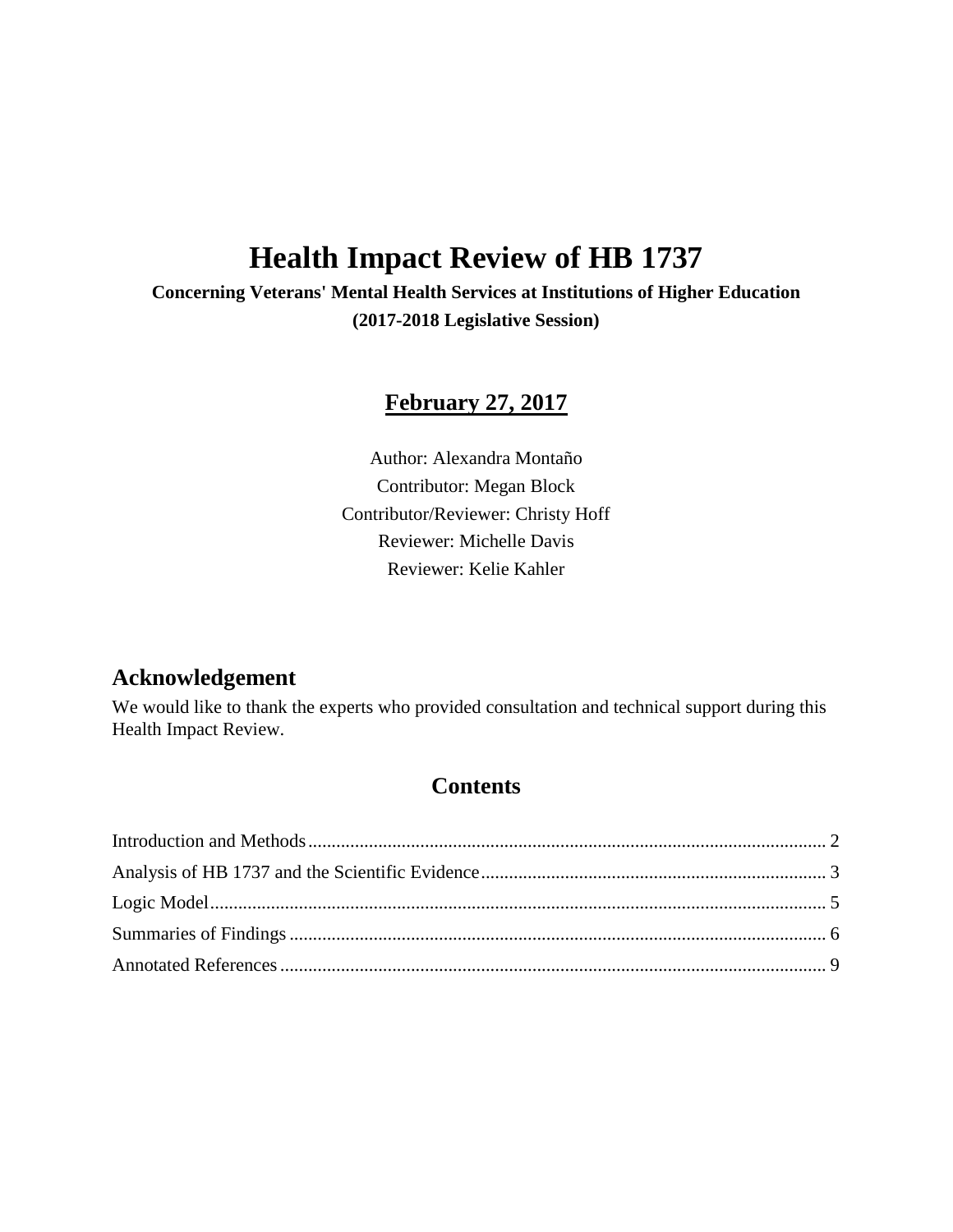# **Introduction and Methods**

<span id="page-2-0"></span>A Health Impact Review is an analysis of how a proposed legislative or budgetary change will likely impact health and health disparities in Washington state [\(RCW 43.20.285\)](http://apps.leg.wa.gov/rcw/default.aspx?cite=43.20.285). For the purpose of this review 'health disparities' have been defined as the differences in disease, death, and other adverse health conditions that exist between populations [\(RCW 43.20.270\)](http://apps.leg.wa.gov/rcw/default.aspx?cite=43.20.270). This document provides summaries of the evidence analyzed by State Board of Health staff during the Health Impact Review of House Bill 1737 [\(HB 1737\)](http://lawfilesext.leg.wa.gov/biennium/2017-18/Pdf/Bills/House%20Bills/1737.pdf) from the 2017-2018 legislative session.

Staff analyzed the content of HB 1737 and created a logic model depicting possible pathways leading from the provisions of the bill to health outcomes. We consulted with experts and stakeholders to better understand the potential impact of this bill. State Board of Health staff can be contacted for more information on which stakeholders were consulted on this review We conducted objective reviews of the literature for each pathway using databases including PubMed and Google Scholar.

The following pages provide a detailed analysis of the bill including the logic model, summaries of evidence, and annotated references. The logic model is presented both in text and through a flowchart (Figure 1). The logic model includes information on the strength of the evidence for each relationship. The strength-of-evidence has been defined using the following criteria:

- **Not well researched:** the literature review yielded few if any studies or only yielded studies that were poorly designed or executed or had high risk of bias.
- **A fair amount of evidence:** the literature review yielded several studies supporting the association, but a large body of evidence was not established; or the review yielded a large body of evidence but findings were inconsistent with only a slightly larger percent of the studies supporting the association; or the research did not incorporate the most robust study designs or execution or had a higher than average risk of bias.
- **Strong evidence:** the literature review yielded a large body of evidence on the relationship (a vast majority of which supported the association) but the body of evidence did contain some contradictory findings or studies that did not incorporate the most robust study designs or execution or had a higher than average risk of bias; or there were too few studies to reach the rigor of 'very strong evidence'; or some combination of these.
- **Very strong evidence:** the literature review yielded a very large body of robust evidence supporting the association with few if any contradictory findings. The evidence indicates that the scientific community largely accepts the existence of the association.

<span id="page-2-1"></span>This review was subject to time constraints, which influenced the scope of work for this review. The annotated references are only a representation of the evidence and provide examples of current research. In some cases only a few review articles or meta-analyses are referenced. One article may cite or provide analysis of dozens of other articles. Therefore the number of references included in the bibliography does not necessarily reflect the strength-of-evidence. In addition, some articles provide evidence for more than one research question so they are referenced multiple times.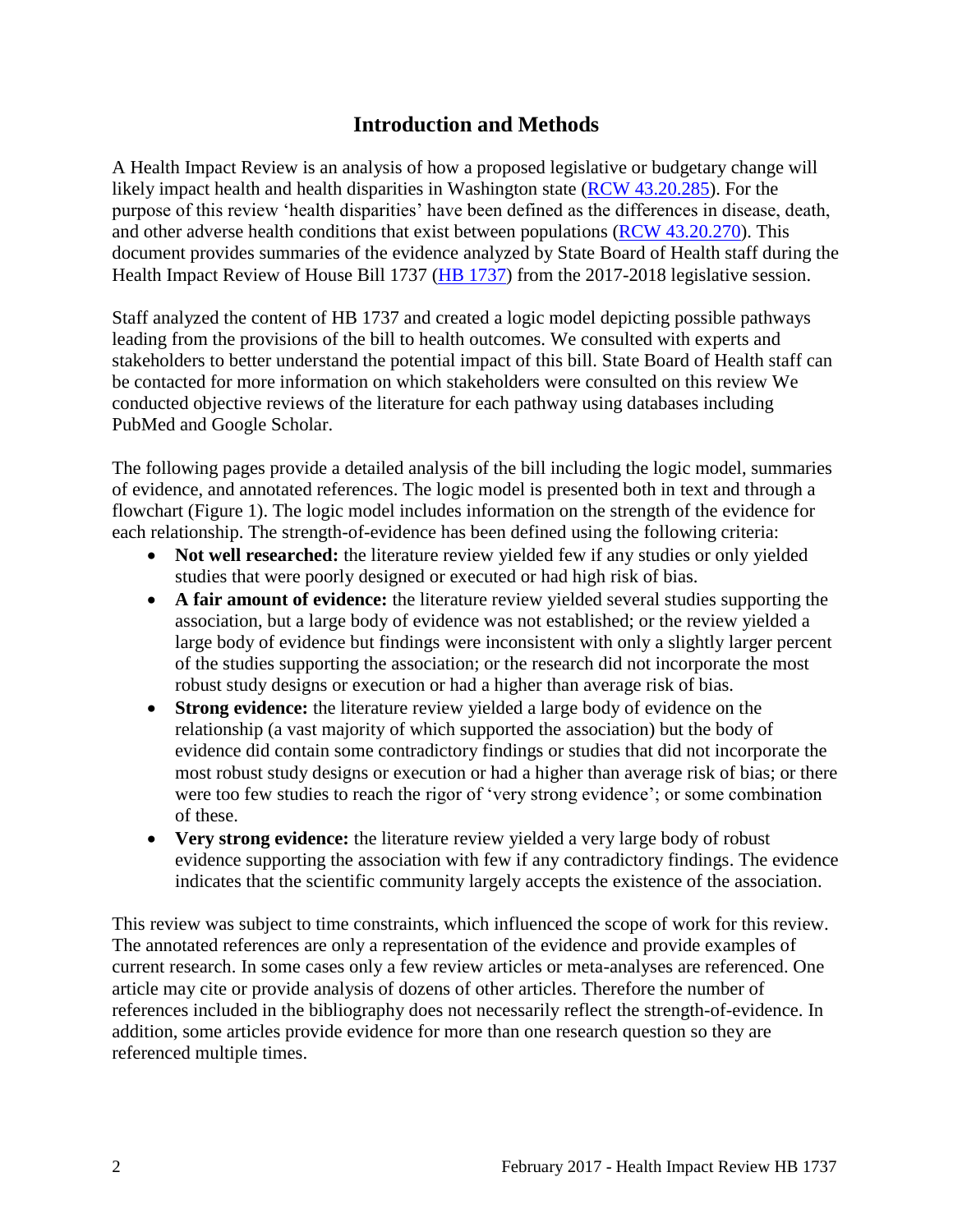# **Analysis of HB 1737 and the Scientific Evidence**

#### *Summary of HB 1737*

 Requires all four-year public institutions of higher education to hire at least one full-time mental health counselor who has experience working with active members of the military or military veterans to work with student, faculty, and staff veterans, as well as their spouses and dependents.

### *Health impact of HB 1737*

Evidence indicates that HB 1737 has the potential to increase access to and use of mental health services at institutions of higher education for student, faculty, and staff veterans, as well as their spouses and dependents which in turn has the potential to improve mental health outcomes and decrease mental health disparities.

#### *Pathways to health impacts*

The potential pathways leading from the provisions of HB 1737 to decreased health disparities are depicted in Figure 1. We have assumed that if the four-year public institutions of higher education in Washington employ at least one full-time mental health counselor with experience working with active members of the military or military veterans that this would increase access to and utilization of mental health services for student, faculty, and staff veterans, as well as their spouses and dependents. This assumption is based on discussions with staff from the veterans resource centers at each of the potentially impacted schools and their knowledge of the current needs of their student, staff, and faculty veterans. The assumption is also based on evidence regarding current barriers to accessing services for veterans. There is very strong evidence that increased access to and use of mental health services, such as treatment for major depressive disorder, would likely improve mental health outcomes for student, faculty, and staff veterans, as well as their spouses and dependents.<sup>1,2</sup> Further, there is very strong evidence that improved mental health outcomes for student, faculty, and staff veterans as well as their spouses and dependents would likely decrease mental health disparities among these veteran populations and their dependents. 3-15

Due to time limitations we only researched the most direct connections between the provisions of the bill and decreased health disparities and did not explore the evidence for all possible pathways. For example, potential pathways that were not researched include:

 Evidence for how access to mental health services for student veterans impacts academic performance.

## *Magnitude of impact*

There are six institutions of higher education in Washington that would be impacted by this legislation: University of Washington, Washington State University, Eastern Washington University, Western Washington University, Central Washington University, and The Evergreen State College. Each of these institutions has an established veterans resource center and it is estimated that there are between 3246 and 3887 veteran students in total between these schools (personal communication, February 2017). There are another 3054 to 3,270 dependents of veterans that use the veterans resource centers across the six institutions. These dependents are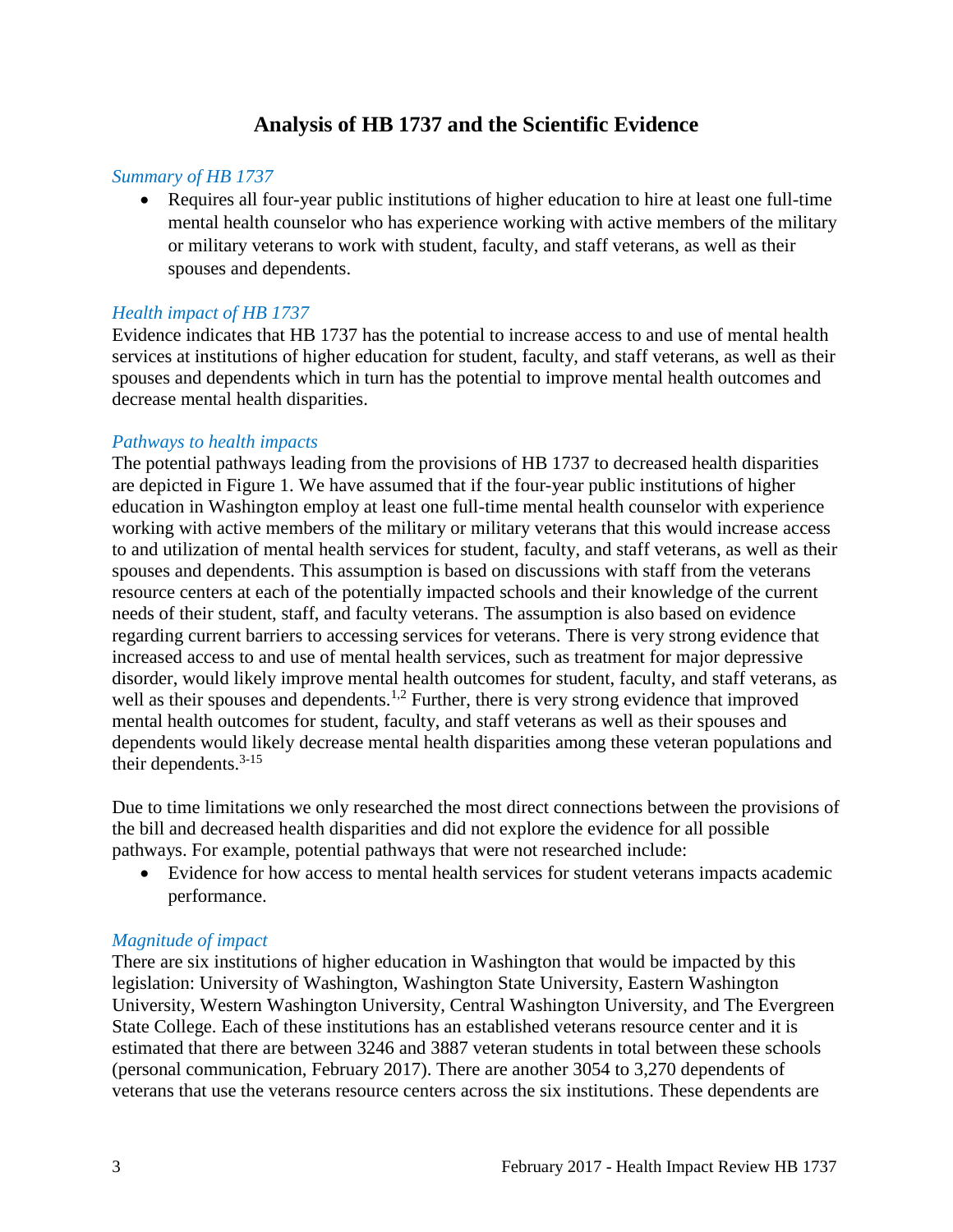most likely students affiliated with one of the institutions that have self-reported as a dependent of a veteran, not necessarily a dependent of a student, faculty, or staff veteran. Given that the number of dependents reported is limited to the number of dependents who currently access services at the veterans resource center, it is likely an underestimate of the actual number of spouses and dependents that would likely be impacted by this bill. Further, faculty and staff are not required to disclose their veteran status so it is unclear how many faculty and staff veterans would be impacted.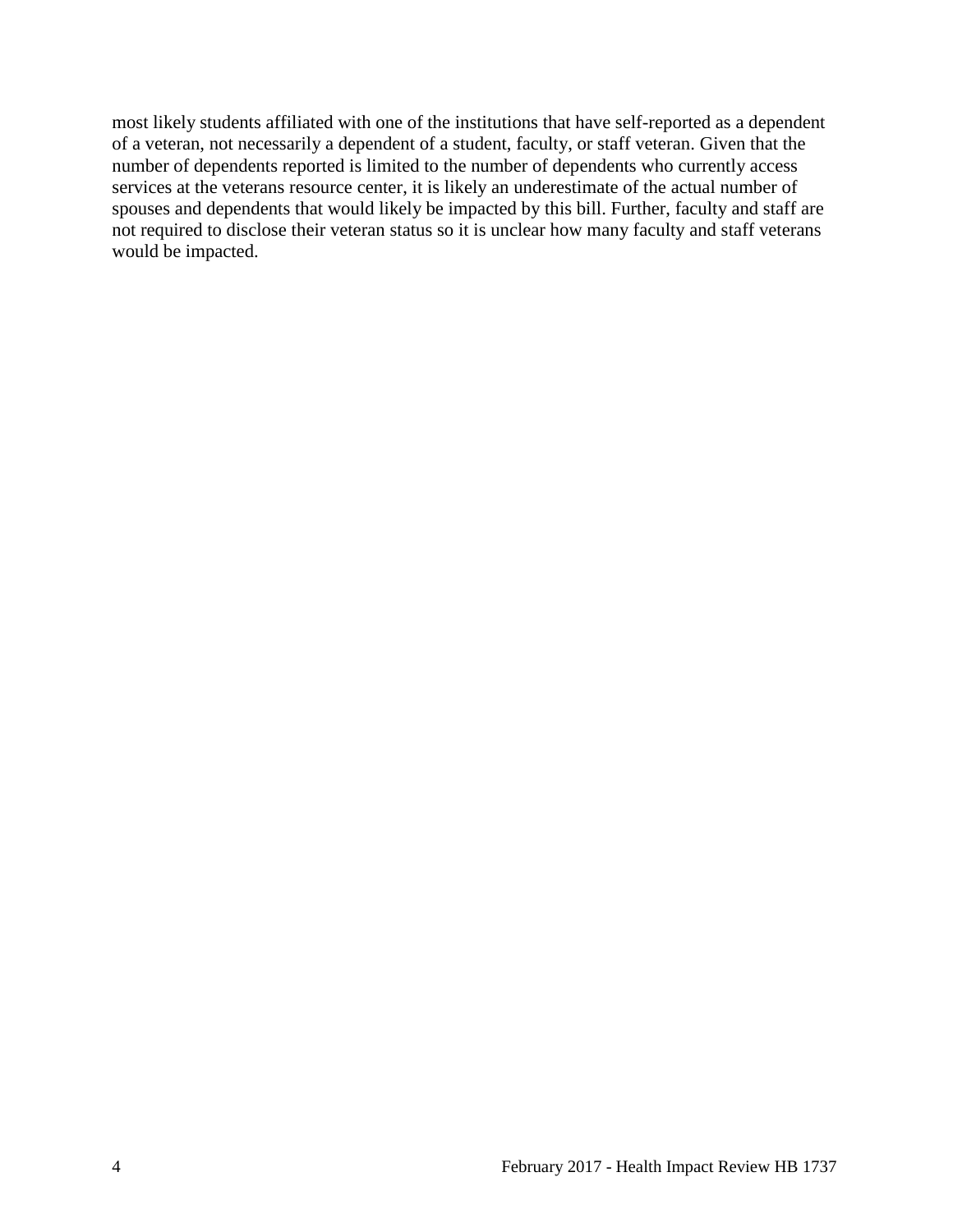# **Logic Model**

<span id="page-5-0"></span>



**HB 5525**

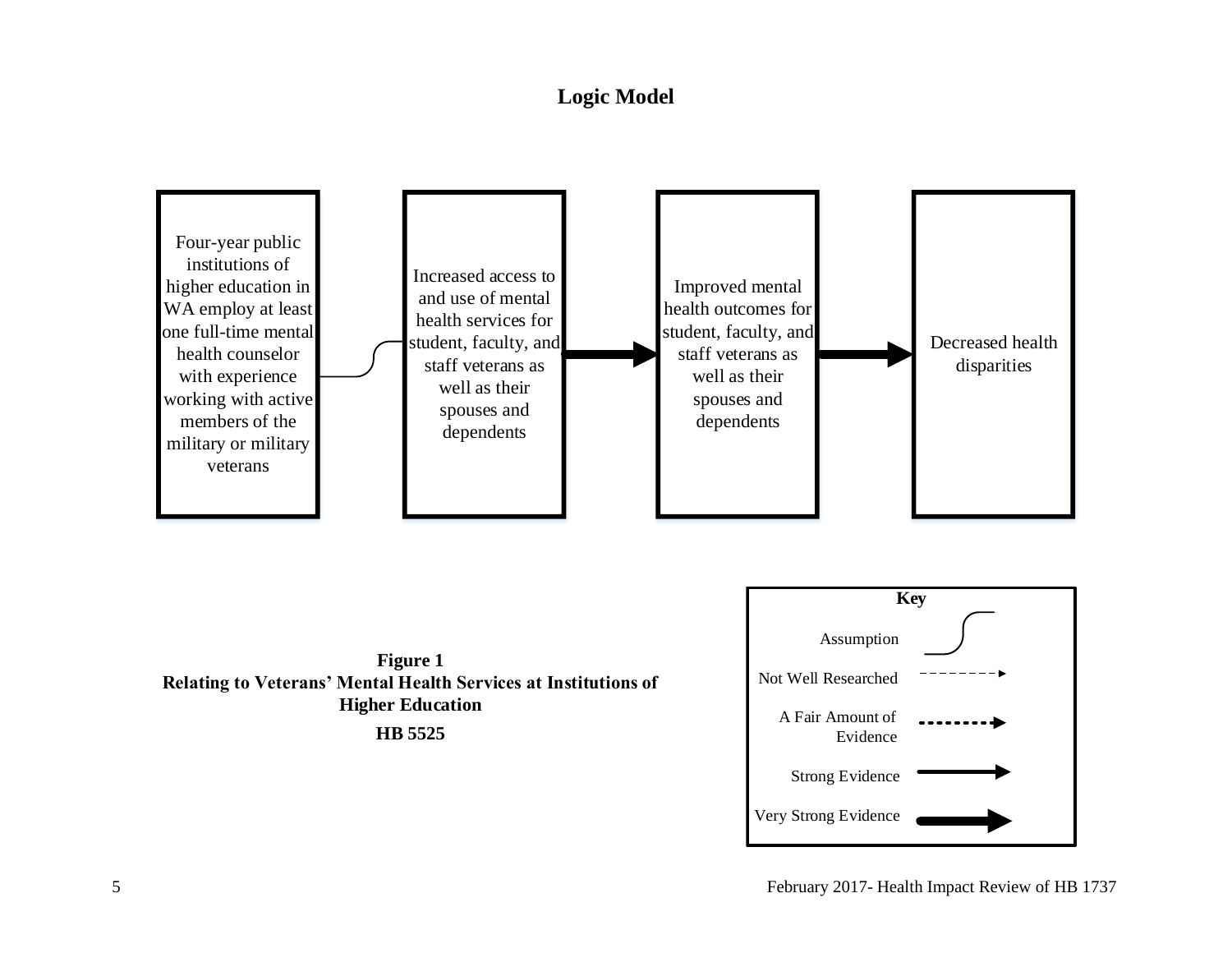# **Summaries of Findings**

<span id="page-6-0"></span>**Will employing at least one full-time mental health counselor with experience working with active members of the military or military veterans at all four-year public institutions of higher education in Washington increase access to and use of mental health services by student, faculty, and staff veterans, as well as their spouses and dependents?** We have made the assumption that if the four-year public institutions of higher education in Washington employ at least one full-time mental health counselor with experience working with active members of the military or military veterans that this will increase access to and use of mental health services for student, faculty, and staff veterans, as well as their spouses and dependents. It is not clear if other states have implemented this kind of model for increasing access to services for veterans and their families, therefore literature and data on this topic are not currently available. The assumption made here is based on discussions with staff from the veteran's resource centers at each of the potentially impacted schools and their knowledge of the current needs of their student, staff, and faculty veterans. Staff from the veterans center at each of the six four-year public institutions indicated that if there were a mental health counselor on campus, their counseling services would be greatly used (personal communication, February 2017). A number of staff mentioned that other services that are currently available are at full capacity and that the addition of a full-time mental health counselor would be beneficial. One study of student veterans in the United States found that a large majority of student veterans reported using on-campus services including the Veterans Affairs office (82%), office of financial aid (76%), and on-campus student health services (34%). However, only 14% of respondents reported using the counseling center but of those who did, the majority reported benefits and positive experiences from using this service.<sup>9</sup> These findings indicate that students are already using their school's veterans resource center and the addition of a mental health counselor to these centers may improve access to and utilizations of services for this population.

Currently, there are a number of barriers that prevent veterans from accessing mental health care including long wait times, shortage of health care providers, social barriers, and requirements from the Department of Veterans Affairs (VA).<sup>3</sup> The VA requirements make up an eight level tiered priority system that is set up to, "…ration care because of limited budgets and capacity."<sup>3</sup> The article goes on to explain that, "[t]hree of the eight tiers include an income eligibility requirement. Top priority goes to veterans with 50% or more disability or those who are unemployable as a result of their disability. The second tier includes those with 30% to 40% disability. Former prisoners of war and medal winners are grouped in the third tier. Veterans in lower priority tiers may not be able to access care or may face copays for many types of care services."<sup>3</sup> According to a VA audit, the number one barrier to timely access to care for veterans is a lack of provider appointment slots, which may be attributed to a shortage of doctors in the VA and a growing veteran population.<sup>3</sup> In addition, for students, faculty, and staff at a four-year institution, the nearest VA facility may not be close to the school thus making access even more difficult. Given these barriers, a community-based model of care, such as incorporating a fulltime mental health counselor into a school's veteran resource center, may be a way to overcome issues of access to and use of mental health services for staff, student, and faculty veterans as well as their spouses and dependents. <sup>10</sup>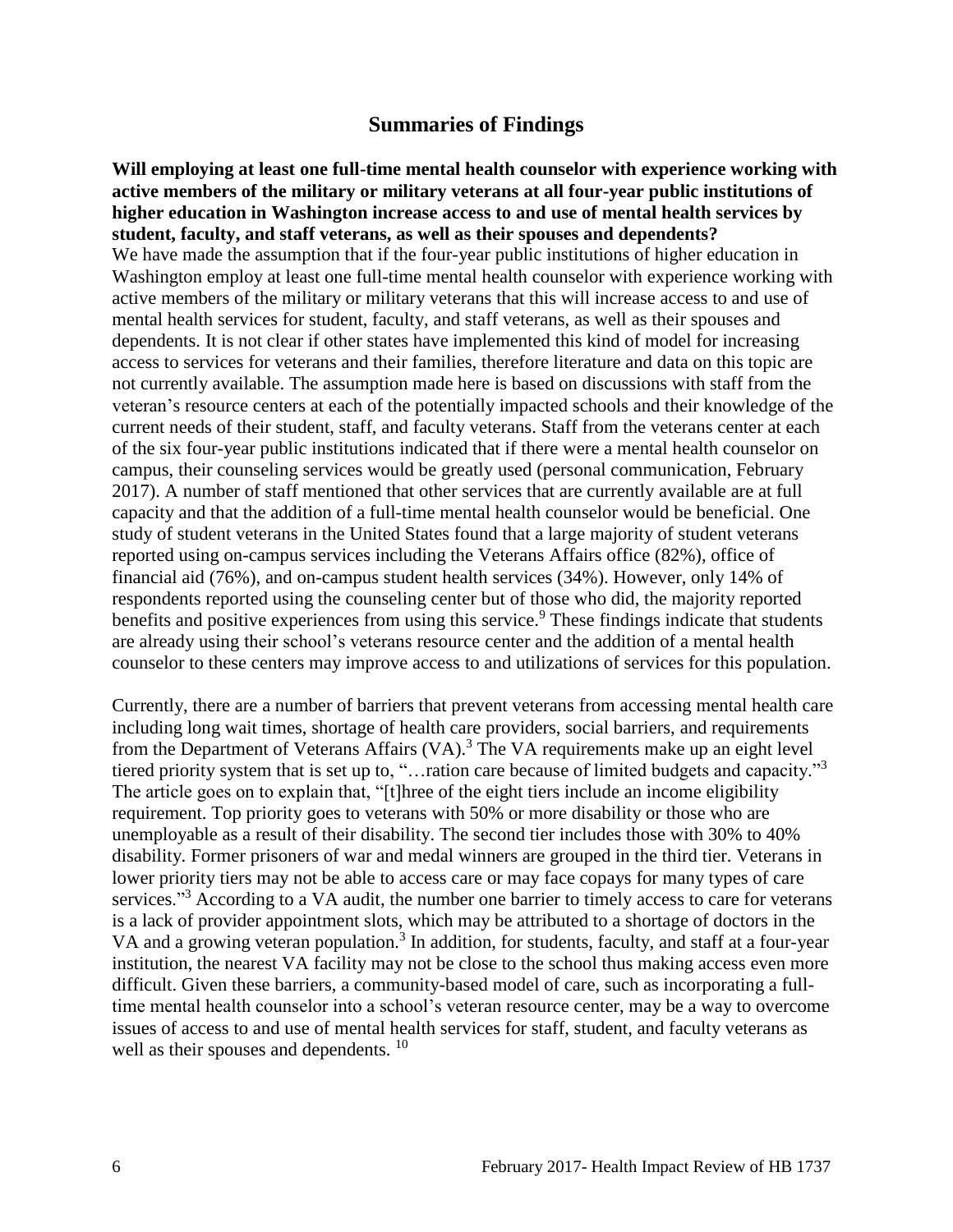#### **Will increased access to and use of mental health services improve mental health outcomes for student, faculty, and staff veterans, as well as their spouses and dependents?**

There is very strong evidence that increased access to and use of mental health services would likely improve mental health outcomes for student, faculty, and staff veterans, as well as their spouses and dependents. There is a large body of evidence supporting the positive association between using health services for the early detection and treatment of mental health disorders<sup>2</sup> and improved health outcomes. There is strong consensus in the scientific literature supporting this association, therefore we are providing only one example here. A large systematic review published by the Agency for Healthcare Research and sponsored by the Department of Defense and the Department of Veterans Affairs, which included 1,042 full-length articles, provides a set of guidelines regarding major depressive disorder (MDD).<sup>1</sup> One of the recommendations in these guidelines under the treatment heading is, "[w]e recommend that patients with complex MDD (severe, chronic or recurrent) be offered specialty care by providers with mental health expertise in order to ensure better outcomes and effective delivery of evidence-based treatment strategies."<sup>1</sup> This recommendation is then discussed in further detail and the relevant literature is cited with the findings that patients who were referred to mental health care settings with behavioral health specialists had significantly better outcomes than those who remained in an integrated primary care setting.<sup>1</sup> Other guidelines put forth by the Department of Defense and the Department of Veterans Affairs can be found online and include, for example, guidelines for the management of concussion-mild traumatic brain injury and guidelines for the assessment and management of patients at risk for suicide. Note that this does not indicate that all treatments are effective, but rather than there is a very large body of evidence supporting that evidence-based treatments are available.

#### **Will improved mental health outcomes for student, faculty, and staff veterans as well as their spouses and dependents decrease health disparities?**

There is very strong evidence that improved mental health outcomes for student, faculty, and staff veterans as well as their spouses and dependents would likely decrease health disparities. A large body of evidence demonstrates a high burden of mental health issues among veterans in the United States. For example, one article summarizes the literature in stating that, "[v]eterans have disproportionate rates of mental illness, particularly posttraumatic stress disorder (PTSD), substance abuse disorders, depression, anxiety, and military sexual trauma. Nearly 50% of combat veterans from Iraq report that they have suffered from PTSD, and close to 40% of these same veterans report 'problem alcohol use'...Studies indicate that 56% to 87% of service members experiencing psychological distress after deployment report that they did not receive psychological help."<sup>3</sup> Evidence also indicates that military families, including children, experience a number of stressors related to the demands of deployment. Studies have examined the impact of deployment on spouses and families of military members and have demonstrated an increased risk of negative health effects such as stress, anxiety, depression, and behavioral problems and suicidal ideation among children and adolescents.<sup>11,14</sup> Further, one study found that veterans who lived in rural settings had significantly lower health-related quality-of-life scores compared to veterans who lived in urban or suburban settings.<sup>15</sup> These differences persisted even after controlling for additional factors such has gender, employment status, age, comorbidities, priority level, and US census region.<sup>15</sup>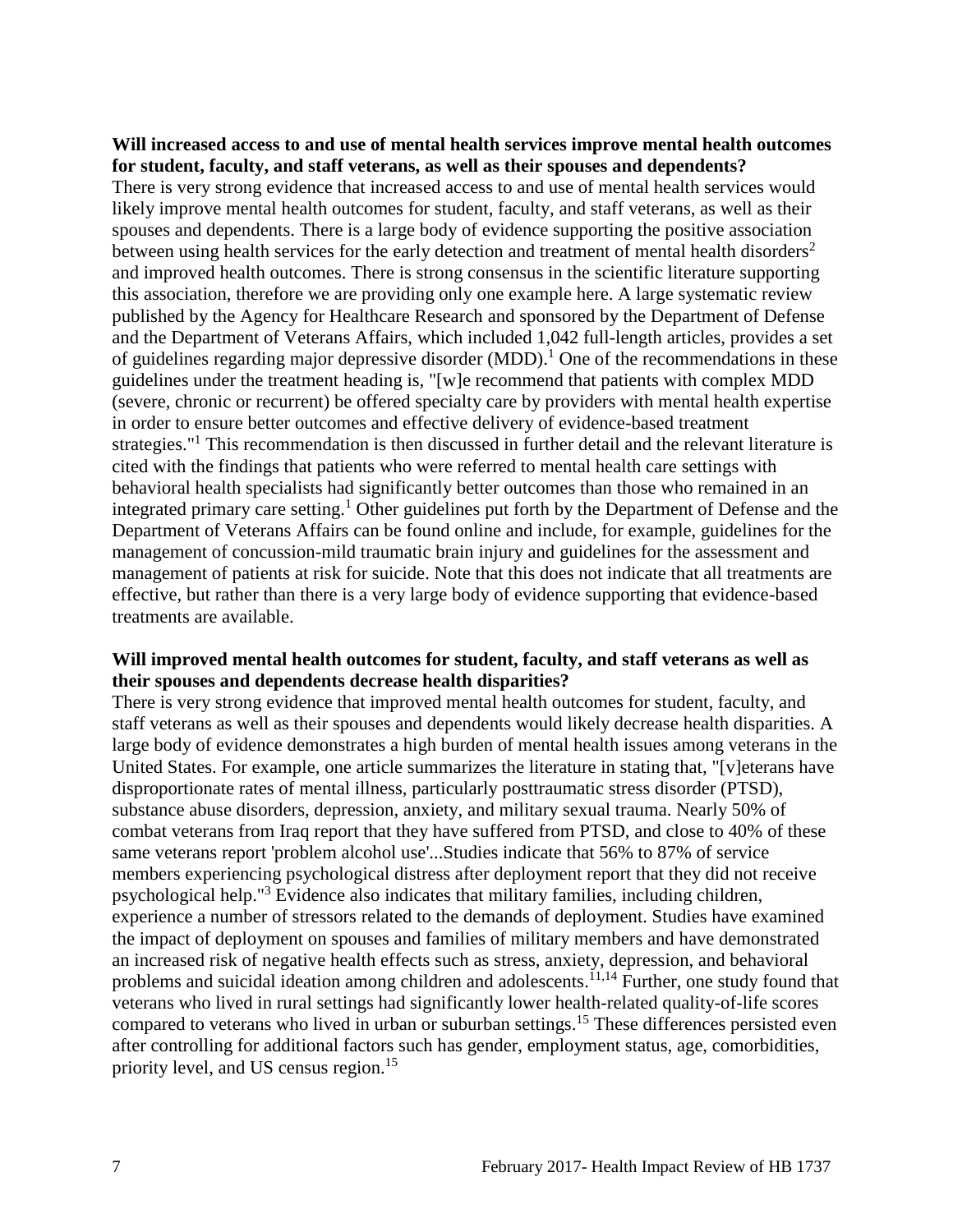Looking specifically at outcomes among students, a number of studies noted a higher risk of selfharm, PTSD, and depression for student veterans compared to their civilian counterparts.<sup>4,7,12,13</sup> One study also found that those student service members/veterans (SSM/V) who identify as lesbian, gay, or unsure exhibit significantly greater rates of outcomes such as feeling hopeless or exhausted, overwhelming anxiety, and personal stressors compared to nonmilitary students.<sup>4</sup> Further, for SSM/V, binge drinking was positively correlated with symptoms such as depression, anxiety, and PTSD.<sup>5,6</sup> This association was not seen among civilian students.<sup>5</sup> Therefore, improving mental health outcomes for student, faculty, and staff veterans, as well as their spouses and dependents, would likely decrease mental health disparities among this population.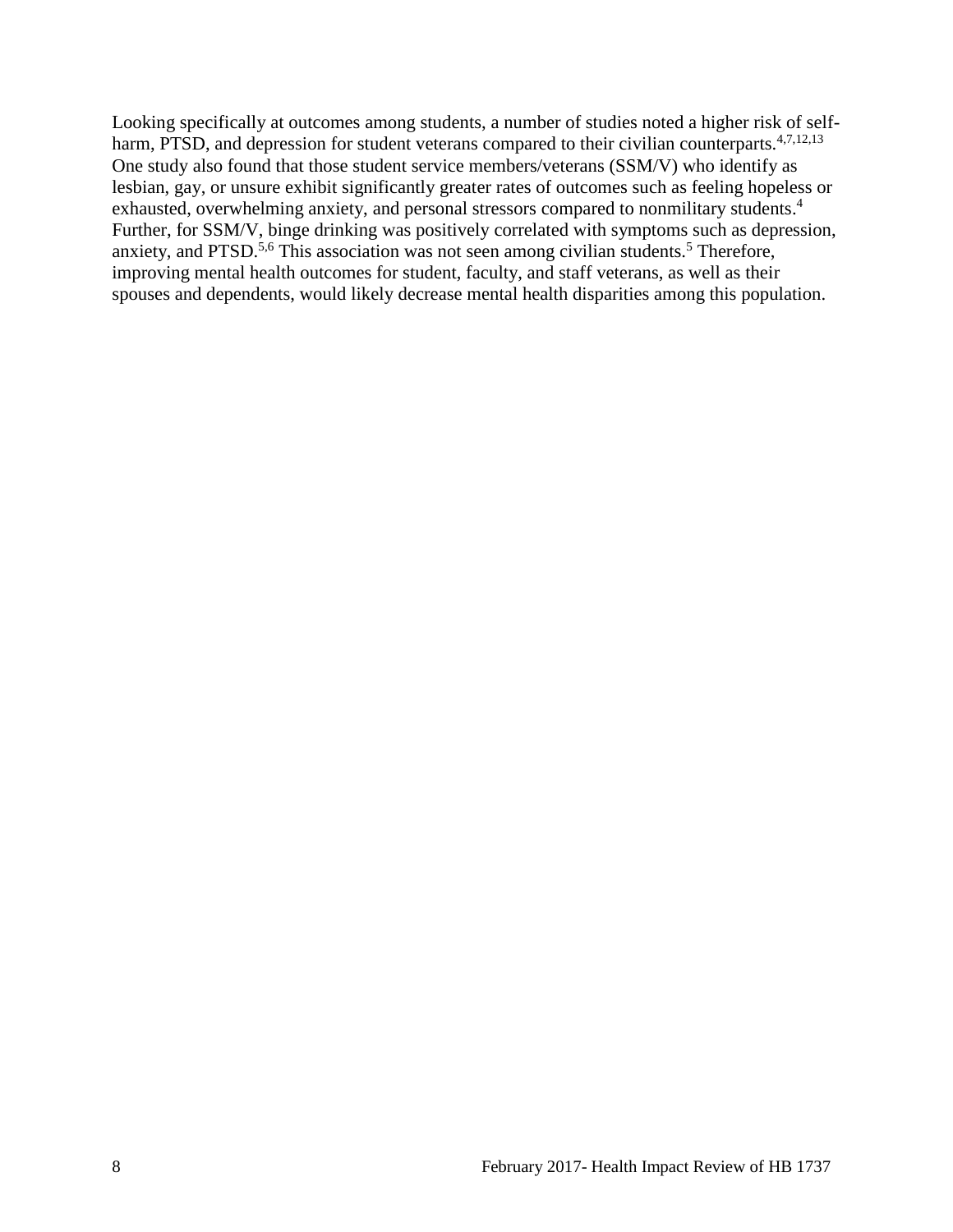# **Annotated References**

# 1. **Agency for Healthcare Research and Quality: National Guideline Clearinghouse. Department of Veterans' Affairs/Department of Defense Clinical Practice Guideline for the Management of Major Depressive Disorder. 2016;**

**https:/[/www.guideline.gov/summaries/summary/50325.](http://www.guideline.gov/summaries/summary/50325) Accessed February 21 2017.**

The National Guideline Clearinghouse is a publicly available database produced by the Agency for Healthcare Research and Quality in partnership with the American Medical Association and the American Association of Health Plans Foundation. The database contains evidence-based clinical practice guidelines for a wide range of topics that all meet a specific set of criteria for inclusion. This particular guideline from the Department of Defense and the Department of Veterans Affairs includes a number of recommendations that are organized into five sections: identification, assessment and triage, treatment setting, management, and other treatment considerations. Each recommendation is given a strength rating based on the balance of potential desirable versus undesirable outcomes. The basis for this guideline regarding major depressive disorder (MDD) is based on a literature review that included 1,042 full-length articles. For example, one of the recommendations under treatment is, "We recommend that patients with complex MDD (severe, chronic or recurrent) be offered specialty care by providers with mental health expertise in order to ensure better outcomes and effective delivery of evidence-based treatment strategies." This recommendation is then discussed in further detail and the relevant literature is cited with the findings that patients who were referred to mental health care settings with behavioral health specialists had significantly better outcomes than those who remained in an integrated primary care setting.

## 2. **American Psychological Association. Evidence-Based Practice in Psychology: APA Presidential Task Force on Evidence-Based Practice. May-Jun 2006;61(4):271-285.**

The American Psychological Association (APA) created a policy indicating that the evidencebase for a psychological intervention should be evaluated using both efficacy and clinical utility as criteria. The Association President appointed the APA Presidential Task Force on Evidence-Based Practice and the task force published this document with the primary intent of describing psychology's commitment to evidence-based psychological practices. This document, though, also references many research articles providing evidence for the efficacy of a number of psychological treatments and interventions. The reference list for this document highlights the growing body of evidence of treatment efficacy from the 1970s through 2006. Note that this does not indicate that all treatments are effective, but rather than there is a very large body of evidence supporting that evidence-based treatments are available.

# 3. **American Public Health Association. Removing Barriers to Mental Health Services for Veterans (Policy Statement Number 201411). 2014; https:/[/www.apha.org/policies-and](http://www.apha.org/policies-and-advocacy/public-health-policy-statements/policy-database/2015/01/28/14/51/removing-barriers-to-mental-health-services-for-veterans)[advocacy/public-health-policy-statements/policy-database/2015/01/28/14/51/removing](http://www.apha.org/policies-and-advocacy/public-health-policy-statements/policy-database/2015/01/28/14/51/removing-barriers-to-mental-health-services-for-veterans)[barriers-to-mental-health-services-for-veterans.](http://www.apha.org/policies-and-advocacy/public-health-policy-statements/policy-database/2015/01/28/14/51/removing-barriers-to-mental-health-services-for-veterans)**

In this policy statement by the American Public Health Association (APHA), APHA presents an overview of the issue of mental illness among veterans in the United States and presents recommendations to improving access to mental health care in this population. The article begins by presenting a problem statement and evidence from the literature. For example, the authors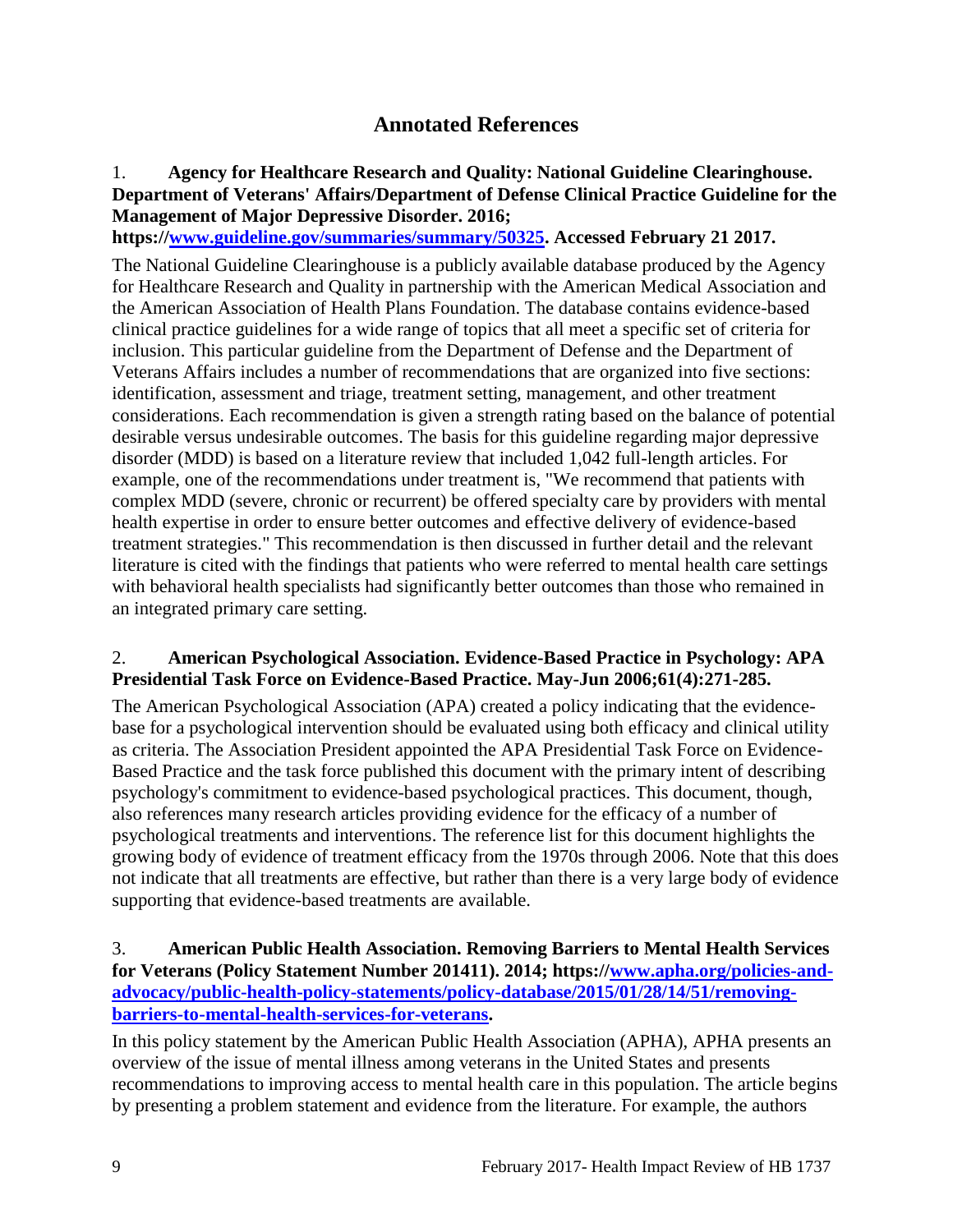state that, "[v]eterans have disproportionate rates of mental illness, particularly posttraumatic stress disorder (PTSD), substance abuse disorders, depression, anxiety, and military sexual trauma. Nearly 50% of combat veterans from Iraq report that they have suffered from PTSD, and close to 40% of these same veterans report 'problem alcohol use'...Studies indicate that 56% to 87% of service members experiencing psychological distress after deployment report that they did not receive psychological help." There are a number of barriers that prevent veterans from accessing care including long wait times, shortage of health care providers, social barriers, and requirements from the Department of Veterans Affairs (VA). According to a VA audit, the number one barrier to timely access to care for veterans is a lack of provider appointment slots, which may be attributed to a shortage of doctors in the VA and a growing veteran population. A number of action steps are recommended at the end of the policy statement including one that is most relevant to this review: "In cases in which VA services are not able to meet demands for care, services should be made available through licensed mental health providers external to the agency..."

## 4. **Barry A. E. Student service members/veterans participating in higher education: What we know to date.** *Journal of American College Health.* **2015;63(7):415-417.**

In this special issue, Barry presents an overview of what is known about student service members/veterans (SSM/V) participating in higher education. It is estimated that 1 out of every 3 persons deployed in support of Operation Enduring Freedom and Operation Iraqi Freedom will experience a traumatic brain injury, posttraumatic stress disorder, or a major depressive episode. These kinds of mental health issues, including generalized anxiety, have been shown to have a direct negative effect on the academic adjustment of these students. When comparing outcomes of SSM/V and their civilian counterparts, SSM/V exhibit a higher likelihood of self-harm and those SSM/V who identify as lesbian, gay, or unsure exhibit significantly greater rates of outcomes such as feeling hopeless or exhausted, overwhelming anxiety, and personal stressors. The author concludes that at a minimum, "...providers in the primary care setting and counseling centers on campus screen for the presence of mental health conditions among SSM/V and be trained and ready to employ best practices in the treatment of mental health conditions, such as depression, anxiety, and posttraumatic stress, and able to refer to and coordinate with other mental health professionals in Veterans Administration primary care settings."

# 5. **Barry Adam E., Whiteman Shawn, Wadswroth Shelley Macdermid, et al. The alcohol use and associated mental health problems of student service members/veterans in higher education.** *Drugs: Education, Prevention and Policy.* **2012;19(5):415-425.**

Using a sample of student service members/veterans (SSM/V) and civilian students attending institutions of higher education in the Midwest, Barry et al. examined whether SSM/V drink more frequently or in higher quantities than their non-service peers and whether the links between drinking and health-related outcomes are different for these two populations. The total study sample included 145 SSM/V and 136 civilian students. The results from the analysis demonstrated that there was no difference between students in terms of their frequency of drinking in the past year or binge drinking. For SSM/V, binge drinking was positively correlated with symptoms such as depression, anxiety, and posttraumatic stress disorder. This association was not see among civilian students. The authors conclude that given these results, it is important for colleges and universities to undertake deliberate and significant efforts to assess the health of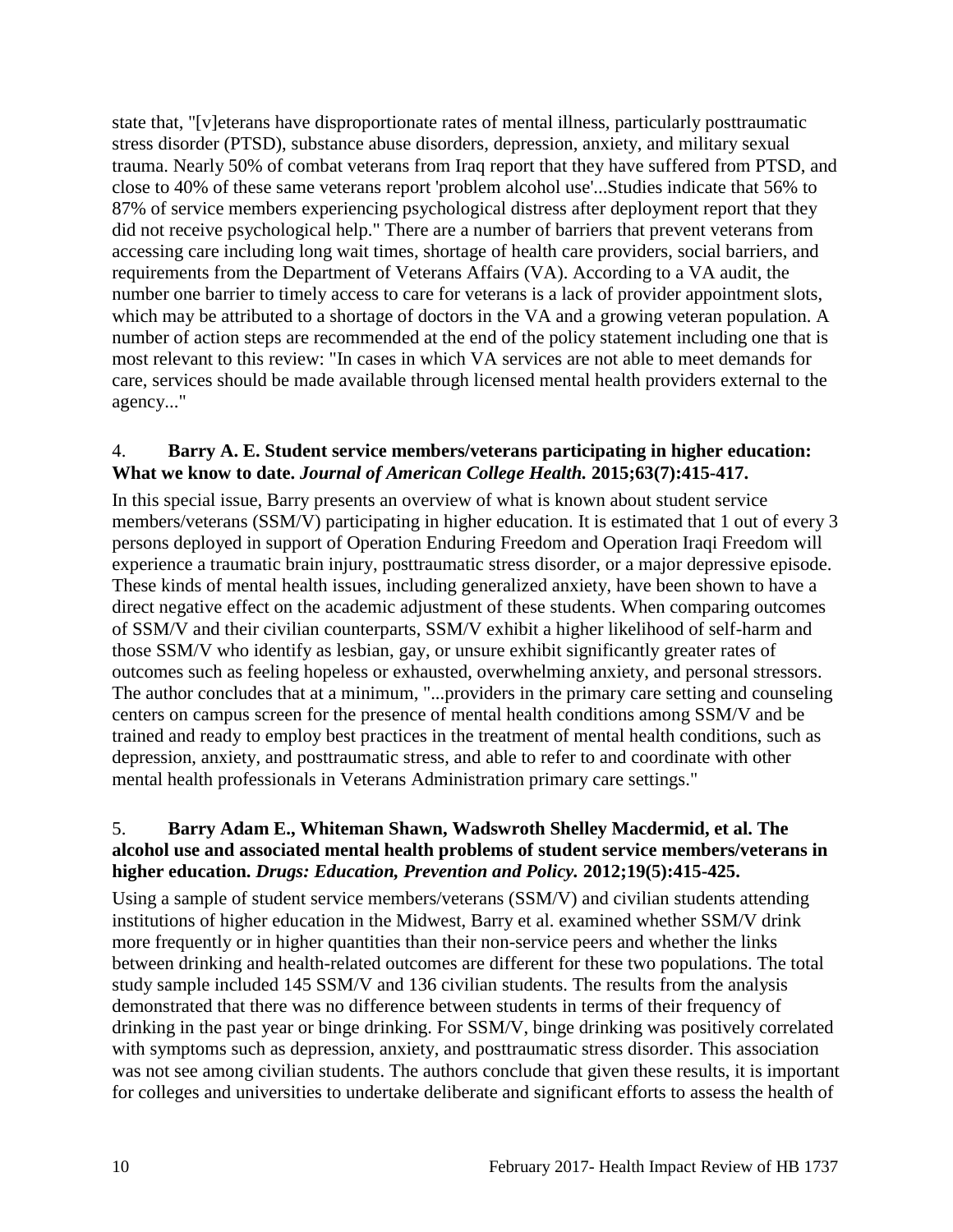SSM/V on campus and provide services that will allow them to effectively transition from military life to college life.

# 6. **Barry Adam E., Whiteman Shawn D., MacDermid Wadsworth Shelley. Student service members/veterans in higher education: A systematic review.** *Journal of Student Affairs Research and Practice.* **2014;51(1).**

This systematic review by Barry et al. includes 13 empirical investigations that examined outcomes among student service members/veterans (SSM/V) in institutions of higher education. Looking at only the most relevant findings, a number of studies looked at the association between alcohol use and mental health-related outcomes and found that compared to civilian students, binge drinking among SSM/V was positively associated with problem drinking, psycho-somatic symptoms, and posttraumatic stress disorder (PTSD). One study also noted that symptoms of PTSD among student service members was predicted by documented combat exposure but social support predicted fewer symptoms. Further research has examined healthrisk behaviors among SSM/V compared to their civilian peers and has shown that SSM/V are more likely to behave in ways that are risky to their health. For example, "...when compared to civilian peers and non-Operation Enduring Freedom (OEF) and Operation Iraqi Freedom (OIF) veterans, OEF/OIF veterans ( $n = 406$ ) were more likely to use smokeless tobacco, have been in a physical fight, ridden a motorcycle, and carried a weapon within the past year." Given these differences, the authors conclude that institutions of higher education need to be prepared to meet the unique health needs of their SSM/V population and the data presented within should serve as a call to action for policy makers and practitioners alike.

# 7. **Blosnich J. R., Kopacz M. S., McCarten J., et al. Mental health and self-directed violence among student service members/veterans in postsecondary education.** *Journal of American College Health.* **2015;63(7):418-426.**

This study used the Fall 2011 National College Health Assessment to examine the prevalence of psychiatric diagnoses and suicide-related outcomes among a sample of student service members/veterans (SSM/V). The study sample included 27,774 respondents from 44 institutions of higher education and of these, 706 (or 2.6%) identified as service members/veterans. Compared to their civilian counterparts, a significantly higher proportion of SSM/V reported a psychiatric diagnosis (20.4% vs. 27.0%) but these two populations did not significantly differ in terms of crude prevalence of suicidal ideation, suicide attempt, or self-harm. However, after adjusting for covariates and demographic characteristics, there was no difference between SSM/V and students without military service in terms of psychiatric diagnosis, suicidal ideation, or suicide attempt. There was a significantly increased odds of self-harm among SSM/V compared to other students after adjusting. The authors recommend that college campuses need to focus outreach initiatives on the mental health needs of SSM/V and help them to identify appropriate services.

# 8. **Bonar E. E., Bohnert K. M., Walters H. M., et al. Student and nonstudent national guard service members/veterans and their use of services for mental health symptoms.**  *Journal of American College Health.* **2015;63(7):437-446.**

This study by Bonar et al. utilized data from 1,449 National Guard service members/veterans (SM/V) who were attending a university in the midwestern United States with the objective of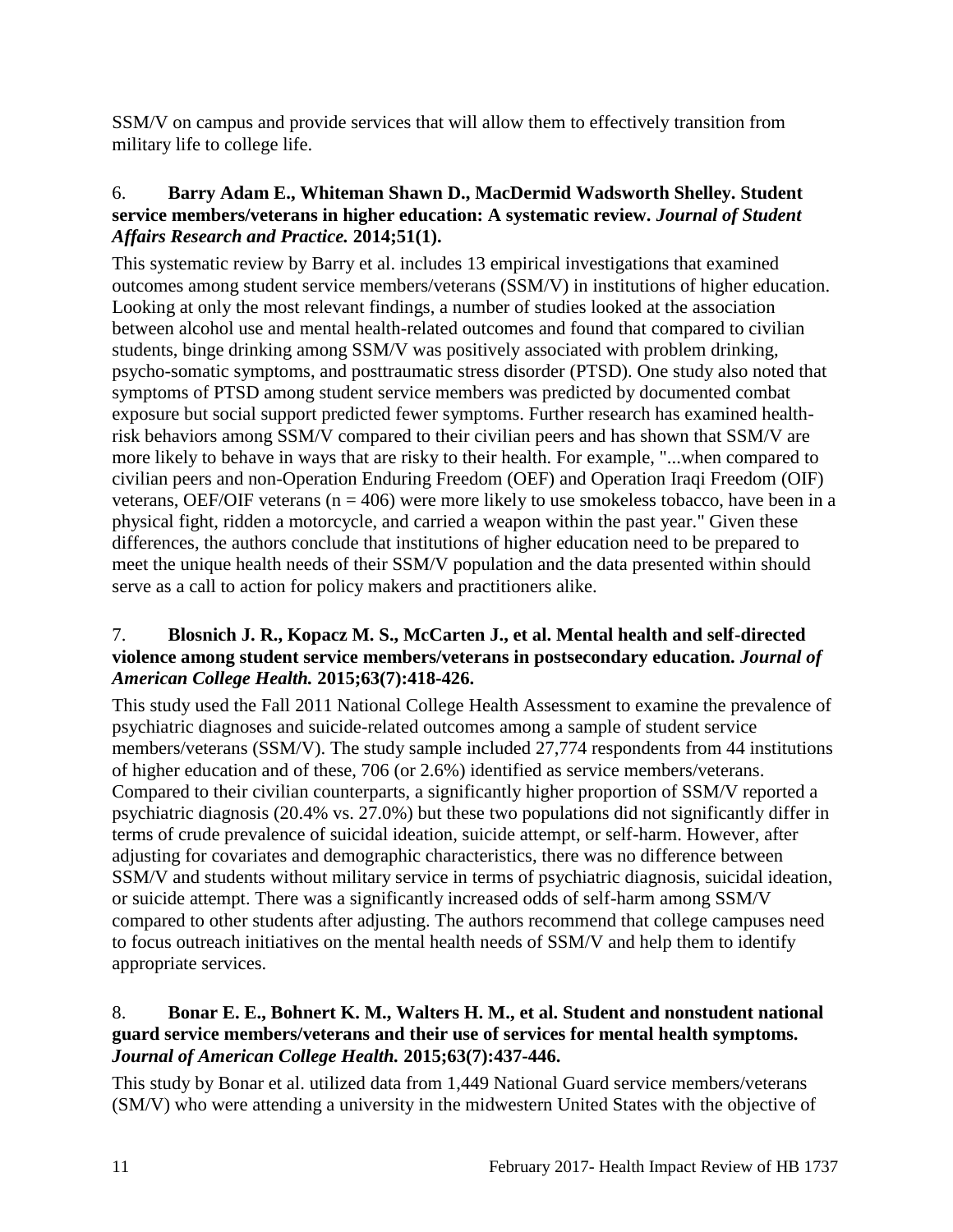comparing mental health symptoms and utilization of services among student and nonstudent SM/Vs. Surveys were administered approximately 6 months after individuals returned from deployment between October 2011 and July 2013. Participants completed a number of surveys that assessed student status, patient health, mental health service utilization, perceived stigma and barriers to accessing care and screening for generalized anxiety disorder, posttraumatic stress disorder (PTSD), and alcohol use disorder. Among those SM/Vs who screened positive for any of the mental health symptoms, both students and nonstudents had low levels of mental health service utilization (not statistically significantly different). Particularly among students, perceived barriers to care included concerns about treatment being documented in their military records (43%), embarrassment (31%), difficulty scheduling appointments (26.8%), and fear that it would harm their career (29%).

## 9. **Cate Chris.** *Student Veterans' College Experiences: Demographic Comparisons, Differences in Academic Experiences, and On Campus Service Utilization***, University of California, Santa Barbara; 2011.**

Cate compared student veterans with similar populations to determine the effects of student veterans' experience on academic performance, college experience, and use of on-site services. Data was collected through surveys that were sent out to members of Student Veterans for America (SVA). Included in the survey data were measures for PTSD (using the Los Angeles Symptom Checklist), measures for deployment-related health factors (using the Deployment Risk and Reliance Inventory), and measures for health and well-being (using the Patient Health Questionnaire). The author compared student veterans' age, marital status, and race/ethnicity with those of traditional college students and with those currently in the military. Results confirm that student veterans' demographics more likely represent the average college student than demographics of those receiving benefits from the Department of Veterans Affairs (DVA); this included a greater proportion of Hispanic veterans attending college than are listed as receiving benefits from the DVA, 11.4% and 5.9%, respectively, and a smaller proportion of African American veterans attending college than are listed as receiving benefits from the DVA, 3.8% and 11.4%, respectively. The results from the academic demographics of the sample show that the majority of student veterans transferred from a 2-year college (57.5%); the main reason for this being relocation for personal reasons and relocation due to military assignment. Nearly three quarters (72.6%) of the sample were undergraduate students. Nearly 86% of the sample reported that their overall health was good to excellent; however, nearly 36% reported being diagnosed with at least one mental health diagnosis. A large majority of student veterans reported using oncampus services including the Veteran's Affairs Office (82%), Financial Aid (76%), and oncampus student health services (34%). Only 14% of respondents reported using the counseling center; however, a majority of those student veterans' reported benefits and positive experiences from using this service. This present study provides evidence that student veterans significantly differ from traditional students and the author suggests that post-secondary schools should be cautious about combining all students into the same category when considering on-campus services.

# 10. **Currier J. M., McDermott R. C., Sims B. M. Patterns of help-seeking in a national sample of student veterans: a matched control group investigation.** *General hospital psychiatry.* **Nov - Dec 2016;43:58-62.**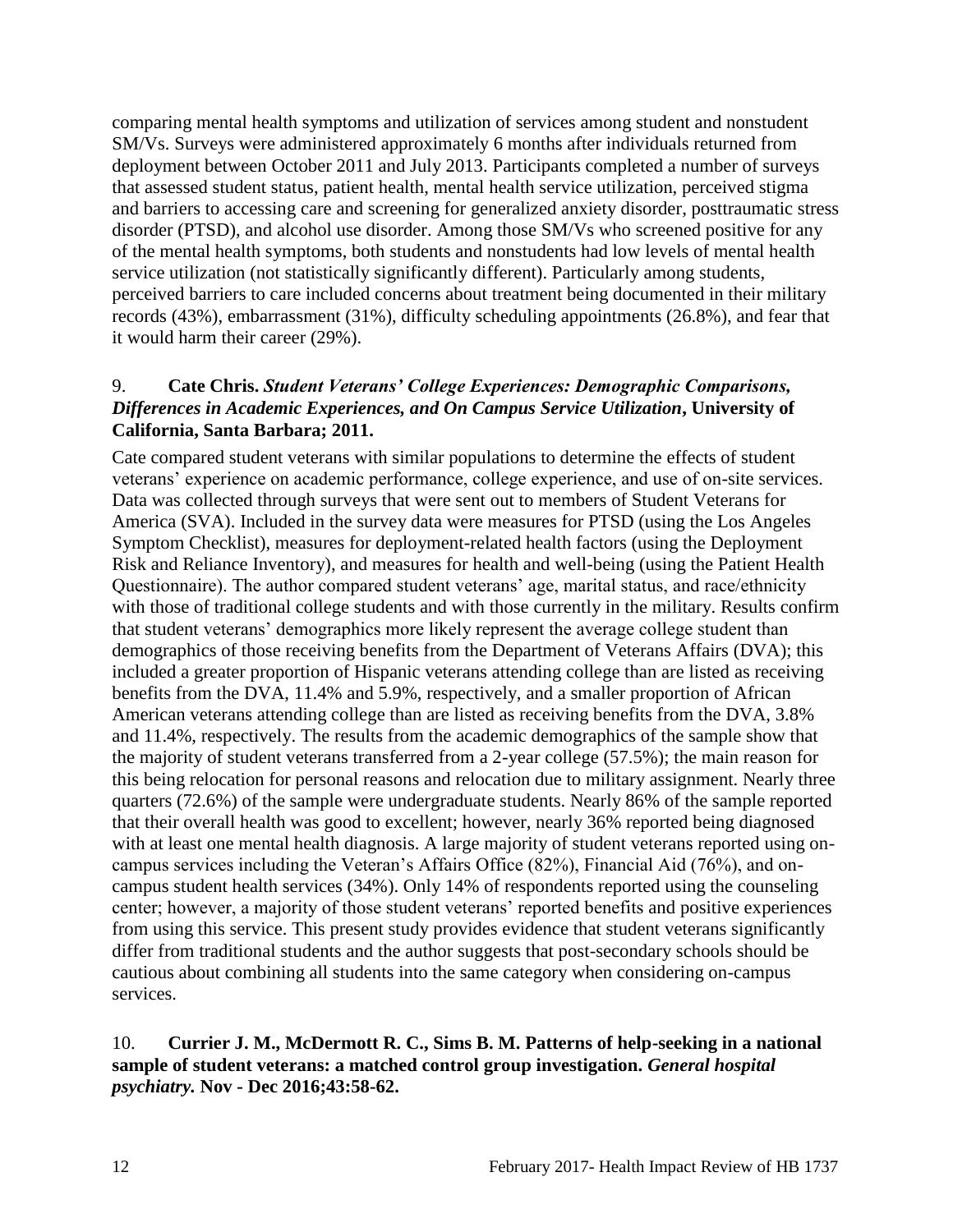Currier, McDermott, and Sims investigated the methods that student veterans seek-help for mental health-related concerns. They matched 945 veterans to 2835 nonveterans students from 57 institutions of higher education using data from the Health Mind Study (HMS) out of the University of Michigan School of Public Health between 2011 and 2015. The authors selected veterans who had completed assessments of help-seeking and then matched them by gender, age, and race to nonveteran students. After analysis, researchers found that both groups seek professional help from clinicians at comparable rates; however, veteran students were more likely to seek help from a religious counselor than their nonveterans counterparts. Both groups were more likely to seek help from nontraditional sources. While about 21% of veteran students expressed moderately severe levels of depression, there was a 1:2 ratio of help-seekers to helprejecters. The authors conclude that these findings represent a real need for community-based models of mental healthcare for student veterans.

# 11. **Green S., Nurius P. S., Lester P. Spouse psychological well-being: A keystone to military family health.** *Journal Of Human Behavior In The Social Environment.* **Jan 01 2013;23(6).**

In this article by Green et al. the authors aimed to understand the predictors of military spouse psychosocial vulnerability in a sample of female civilian spouses. The sample population consisted of 171 families with an active duty Army and Marine Corps parent from two West Coast, United States military bases. Study interviewers obtained information about deployment factors, socioeconomic resources, social support, psychological health, and family strain, stressors, and environment. The authors found that military spouses who were at greatest risk for psychological distress were more likely to report low levels of social support. Further, family stressors, strain, and resources were all predictive of psychological health even after controlling for deployment and socioeconomic factors. The authors also point to the pressure that is felt by overburdened spouses and the potential benefit of problem solving and goal setting in order to not only break down larger goals, but also to manage the stress that prohibits them from utilizing services.

## 12. **Kazis Lewis, Miller Donald, Clark Jack, et al. Health-related quality of life in patients served by the Department of Veterans Affairs.** *Archives of Internal Medicine.*  **1998;158:626-632.**

Kazis, Miller, Clark, et al. used data from the Veterans Health Study, a 2-year prospective survey of the VA patient population receiving ambulatory care in the great Boston, Mass area, to determine an association between veteran status and health-related quality of life (HRQoL). The authors also compared HRQoL to medical history, depression, sociodemographic information (age, educational attainment, race, marital status, and income), and military experience. A total sample of 1667 VA ambulatory patients were selected, of which 18% were aged 22-49, 29% were aged 50-64, and 52% were aged 65-90 years. Depression was most common in the youngest group (51%) compared to the other age groups. This was also true for chronic low-back pain and alcohol-related disorders. Seven out of the eight measures for HRQoL, with exception to physical health, were lowest (worse health) among the youngest age group; however, all age groups scored lower than their nonveteran counterparts. While education and income added relatively little power to the overall model, other demographic data such as age and income explained almost half of the variance in mental health.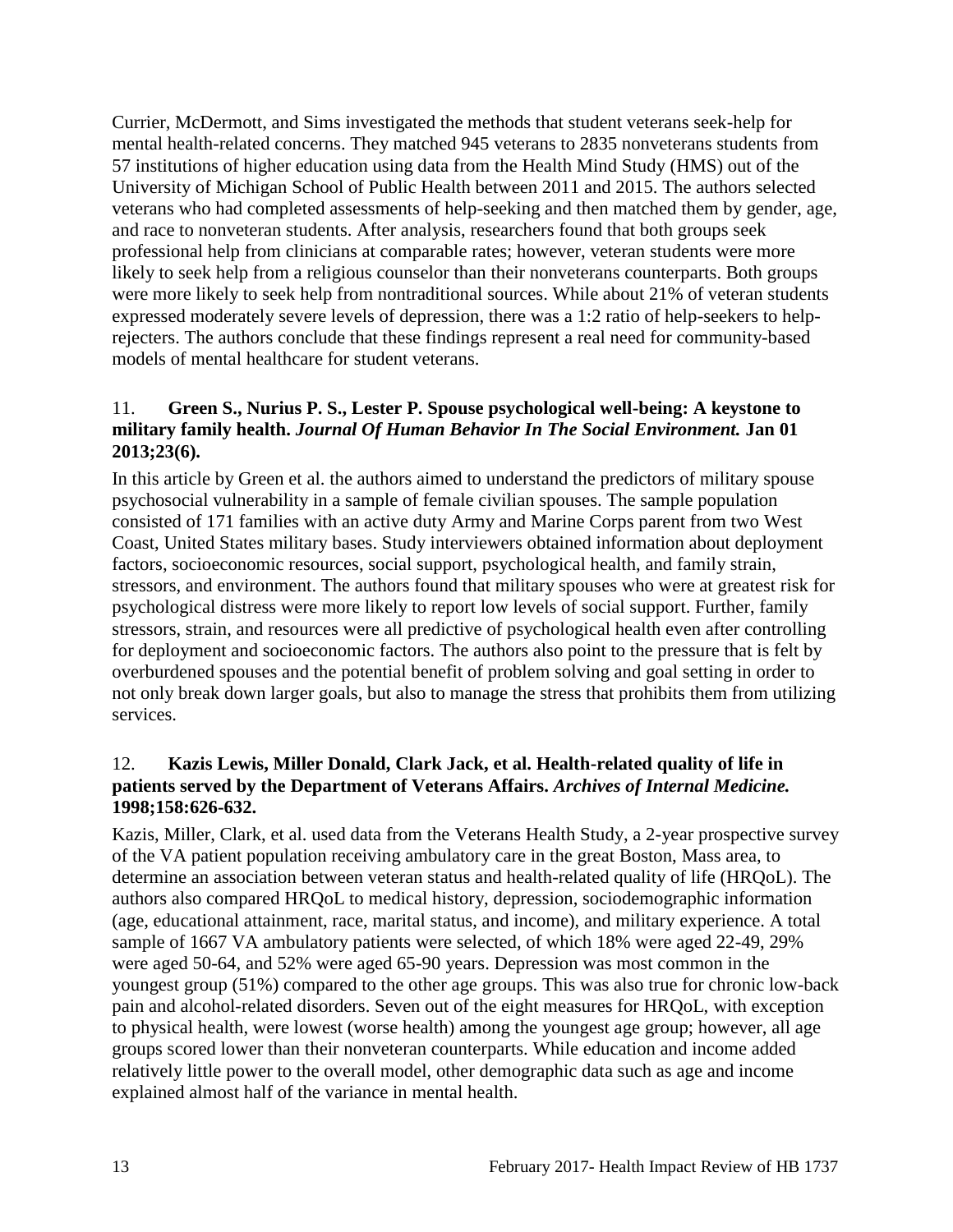# 13. **Schonfeld L., Braue L. A., Stire S., et al. Behavioral health and adjustment to college life for student service members/veterans.** *Journal of American College Health.*  **2015;63(7):428-436.**

Schonfeld, Braue, Stire et al. conducted a cross-sectional study using surveys to explore whether student service members/veterans experience behavioral mental health problems and whether such problems may have an effect on self-reported adjustment problems to civilian life. A total of 173 student service members/veterans from a large southwestern university responded. Demographic and military information were compared to behavioral health status data from several measurement tools including the Alcohol, Smoking and Substance Involvement Screening Test (ASSIST), the Posttraumatic Stress Disorder Checklist Civilian Version (PCL-C), the Patient Health Questionnaire-9 (PHQ-9), and the Veterans RAND 12 Item Health Survey (VR-12). The authors found while the majority of student service members/veterans appear to be well-adjusted, there was still a significant percentage who experience mental and emotion problems, with PTSD and depression being the most prevalent. Overall, 28.3% of participants reported having a challenging time adjusting to college life after the military.

# 14. **Trautmann J., Alhusen J., Gross D. Impact of deployment on military families with young children: A systematic review.** *Nursing outlook.* **Nov-Dec 2015;63(6):656-679.**

In this systematic review, Trautmann et al. aimed to describe the impact of deployment on the mental health of military families with young children post September 11th. The authors searched for literature published between 2001 and 2014 and found 26 studies that fit within their inclusion criteria. Evidence indicates that frequent and lengthier deployments are associated with increased stress and depressive symptoms among parents, poorer general well-being, and particularly high rates of mental health problems among military spouses raising young children alone during deployments. Among children the authors found that kids who are separated from a deployed parent experience higher rates of emotional and behavioral problems. The literature also suggests that deployment is associated with increased health care utilization and child maltreatment and neglect. The authors conclude by indicating that more research is necessary to better understand the mental health needs of military families, particularly those with infants and young children, so that evidence-based interventions can be tailored to best suit their needs.

# 15. **Weeks William, Kazis Lewis, Shen Yujing, et al. Differences in health-related quality of life in rural and urban veterans.** *American Journal of Public Health.*  **2004;94(10):1762-1767.**

Weeks et al. aimed to determine if there are disparities in the health-related quality of life between veterans who live in rural settings versus those who live in urban or suburban settings. Using a cross-sectional study design, the authors used data from the 1999 Large Health Survey of Veteran Enrollees that was administered to veterans who were enrolled in the Veterans Health Administration (VHA) system. The total sample included 767,109 veterans who had used VHA services within the past 3 years. Data collected included information about demographics, VHA priority level (assigned based on service-related disabilities, special status, income level, etc.), comorbidities, degree of rurality, geographic setting, and census region. Results indicate that veterans who lived in rural settings had significantly lower health-related quality-of-life scores compared to veterans who lived in urban or suburban settings. These differences persisted even